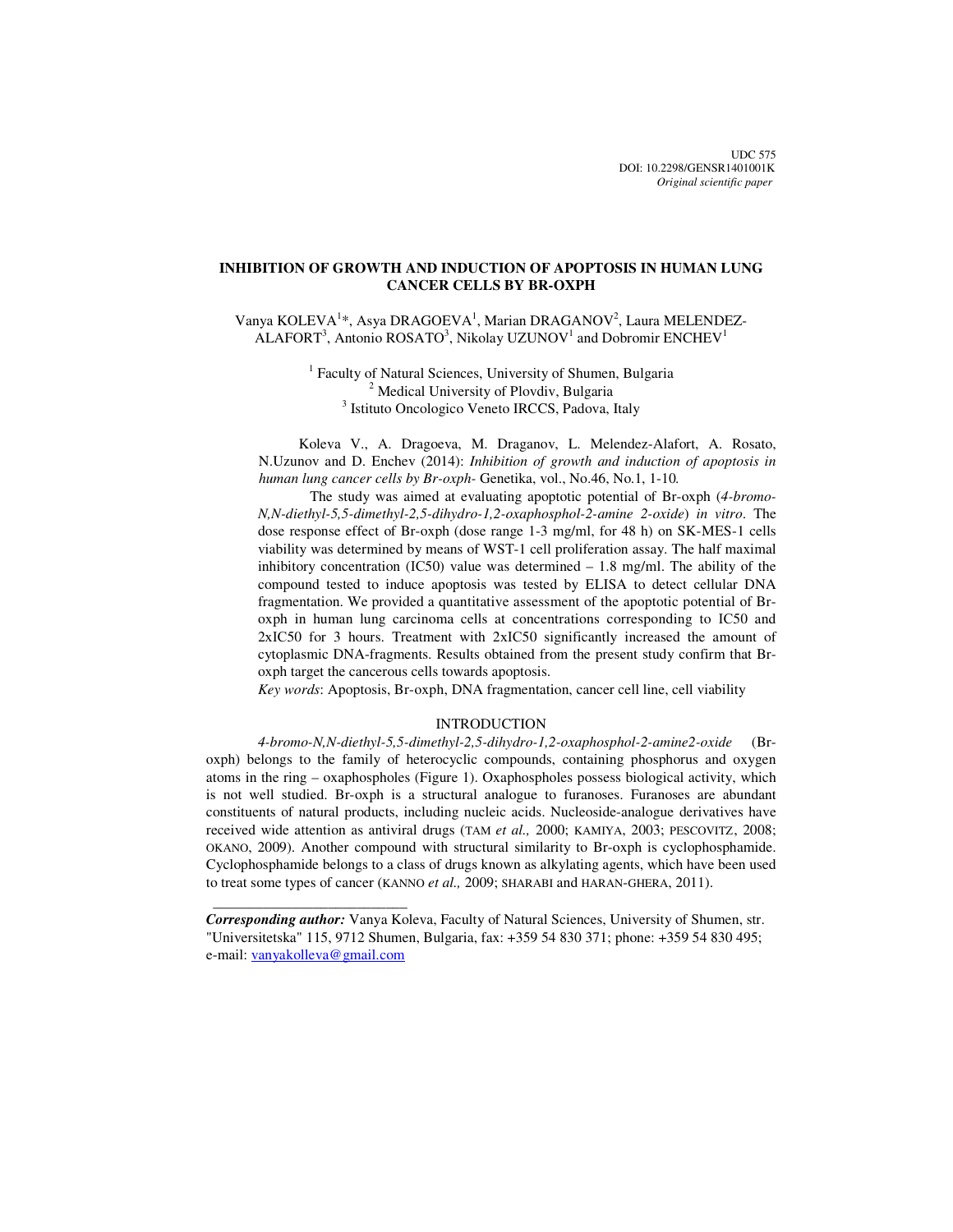

Figure 1. Molecular models are optimized with Firefly QC package (GRANOVSKY, Firefly version 7.1.G), which is partially based on the GAMESS (US) (SCHMIDT *et al.*, 1993) source code. Provided to us by A. Patleeva.

Organophosphorus compounds are widely used as pesticides (RICHARDS *et al.,* 2000; CASIDA and DURKIN, 2013). In previous study *in vivo* we established cytotoxic and genotoxic effects of Br-oxph at low doses in plant and animal test-systems (KALCHEVA *et al.,* 2009 a). Clastogenic effect of Br-oxph at very low dose  $(2.82 \times 10^{-9} \text{ }\mu\text{g/kg})$  was confirmed at the ultrastructural level using atomic force microscopy (KOLEVA *et al.,* 2013). These results revealed that possible application of Br-oxph as agrochemical could affect negatively environmental and human health.

Another sign of cytotoxicity of Br-oxph was apoptotic-like effect. Using conventional light microscopy we observed nuclear fragmentation and condensation in mice bone marrow cells after treatment with Br-oxph (KALCHEVA *et al.,* 2009 a; KALCHEVA *et al.,* 2009 b). The analysis via AFM (KOLEVA *et al.,* 2013) also confirmed morphology changes described in apoptotic nuclei by others (KAM and FERCH, 2000; GORNEVA *et al.,* 2005; PELZEL *et al*., 2010). Apoptosis is a key point in therapeutical effects of anticancerous drugs (BACSÓ *et al.,* 2000). Most chemotherapy drugs are genotoxic (TURINETTO *et al.,* 2009) and effectiveness of chemotherapy depends on inhibition of cell proliferation and/or triggering of apoptosis in tumor cells (JESSEN *et al.*, 2005; SHENOY *et al.,* 2007; RASTOGI *et al.*, 2009).

Clastogenic and apoptotic effects of Br-oxph *in vivo* raise the hypothesis of another possible application of compound studied – growth inhibition of tumor cells. The objective of present study was to determine the apoptotic potential of Br-oxph in human cancerous cells lines.

#### MATERIALS AND METHODS

#### *Chemicals and reagents*

MEM growth media and fetal calf serum were purchased from РАА (Аustria). Premixed WST-1 Cell Proliferation Reagent and Cellular DNA Fragmentation ELISA kit were purchased from Roche Applied Science.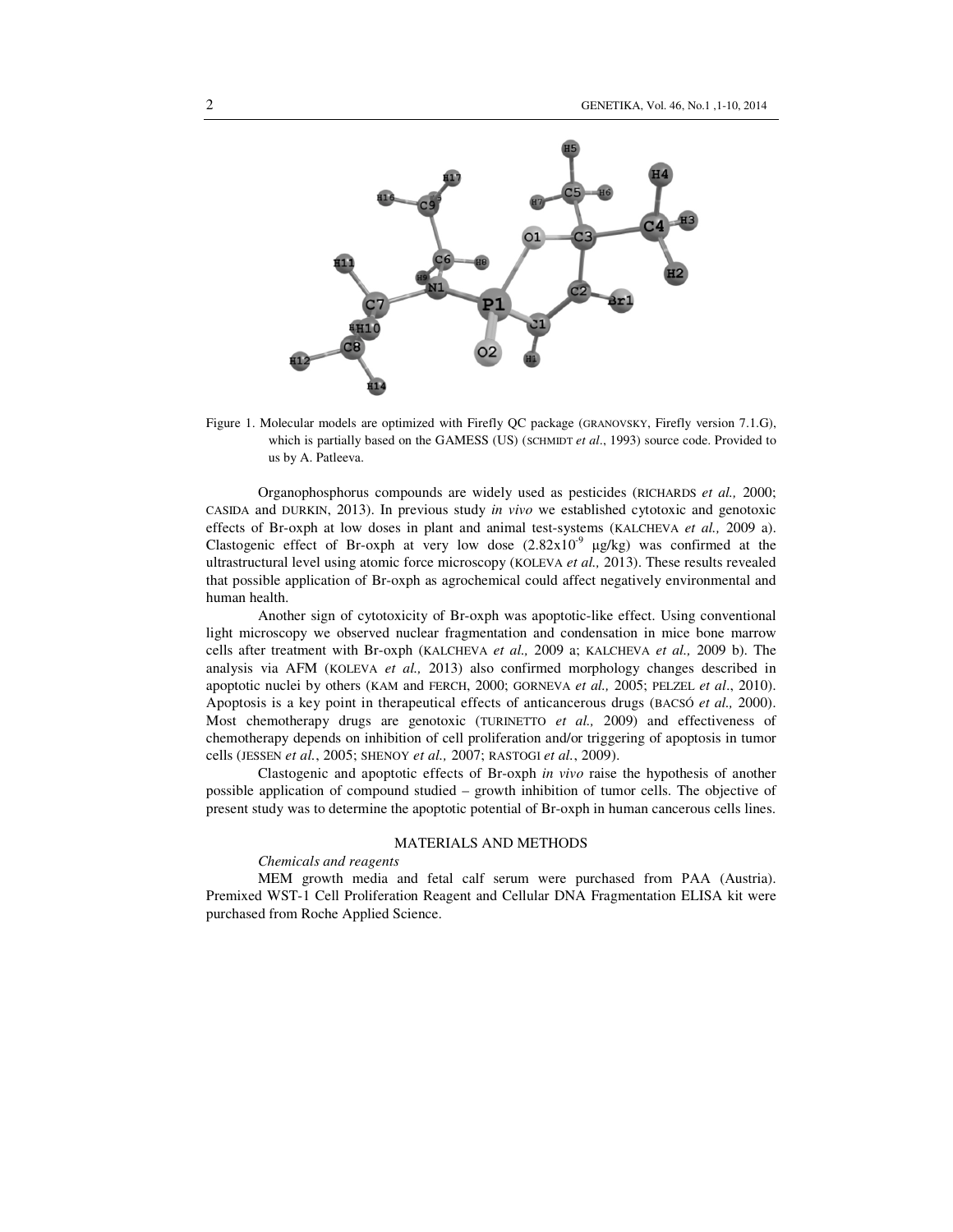Br-oxph was synthesized in the Laboratory of Organic Chemistry of the University of Shumen (Bulgaria) (ANGELOV and ENCHEV, 1987). Stock solutions of Br-oxph (1 mg/ml, 1.5 mg/ml, 2 mg/ml, 2.2 mg/ml, 2.4 mg/ml, 2.6 mg/ml, 2.8 mg/ml and 3 mg/ml) were freshly prepared in MEM.

### *Cell lines and culture conditions*

The SK-MES-1 was obtained from National Bank for industrial Microorganisms and Cell Cultures (Bulgaria). The cells were maintained as adherent in controlled environment: MEM medium, supplemented by 10% heat-inactivated fetal calf serum, in incubator at 37ºC, 5% CO<sub>2</sub> and humidified atmosphere. In order to keep cells in log phase, the cultures were refed with fresh medium two or three times/week.

#### *In vitro cytotoxicity assay (dose-response relationship)*

Cell viability was assessed using Premixed WST-1 Cell Proliferation Reagent. The assay principle is based upon the reduction of the tetrazolium salt WST-1 to formazan in the mitochondria of living cells. Exponentially growing cells were seeded in 96-well flat-bottomed microplates (100  $\mu$ L/well) at a density of  $2x10^4$  cells per ml. Time of treatment was 48 hours. Four hours before the end of incubation time, cell proliferating reagent WST-1 (10 µl/ well) was added to the culture media. Microplates were further incubated for 4 hours at  $37°C$ . The absorbance of formazan product was quantitated at 450 nm using an ELISA reader. The cell survival fractions were calculated as a percentage of the untreated control (untreated control = 100%). Dose response curves were created by plotting the percent of viable cells versus the test concentrations. Concentration of Br-oxph showing 50% reduction in cell viability (half maximal inhibitory concentration value, IC50) was then calculated.

### *DNA fragmentation analysis*

The ability of Br-oxph to induce apoptosis was studied using Cellular DNA Fragmentation ELISA kit as per supplier's instructions. Briefly, the cell number was adjusted to  $3x10<sup>5</sup>$  cells/ml in the culture medium and BrdU labeling solution was added to a final concentration of 10 µM. After BrdU labelling for 4 h cells were treated with ІС50 (1.8 mg/ml) and 2хІС50 (3.6 mg/ml) Br-oxph for 3 h. Cells were lysed and centrifuged at 250 *g* for 10 minutes. Each well of anti-DNA antibody coated microtiter plate were added with 100 µl of the supernatant. Further analysis was provided by ELISA, using the instructions recommended by the manufacturer.

### *Data processing and statistics*

The cytotoxicity assays were carried out in 9 replicate wells. Tthe apoptosis induction evaluation was conducted in 6 replicate wells. The values for each concentration tested represent the average (mean ± SD). Student's t-test was performed with P≤0.05 taken as significance level.

#### RESULTS AND DISCUSSION

Experiments aimed to determine the dose response effect of Br-oxph (dose range 1-3 mg/ml, for 48 h) on SK-MES-1 cells proliferation/viability were carried out by means of WST-1 cell proliferation assay. The results revealed concentration-dependent and statistically significant (Р≤0.001) inhibition effect of Br-oxph at concentrations tested (Figure 2). As can be seen,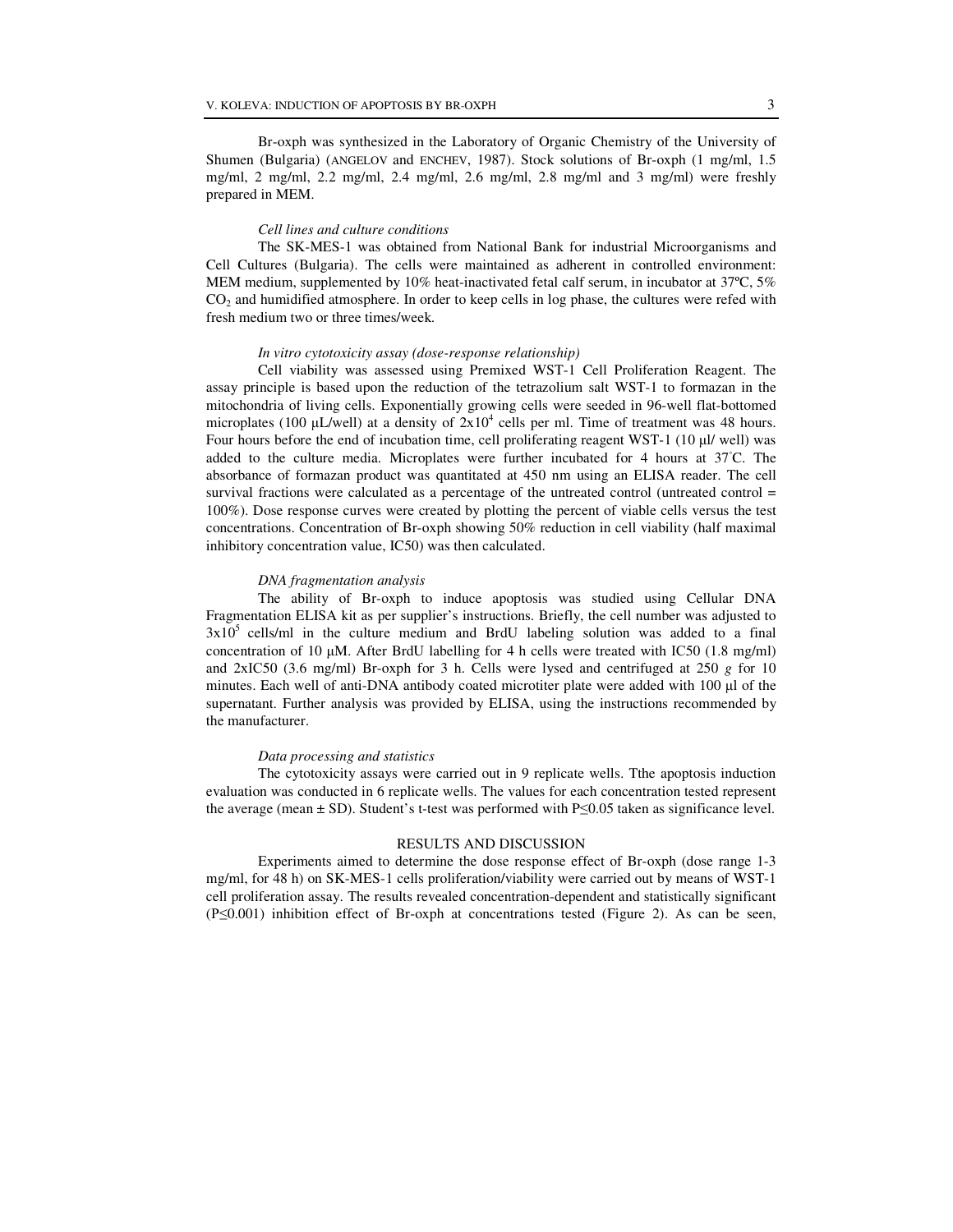treatment with 1 mg/ml Br-oxph showed about 24% reduction in cell viability. After addition of 1.5 mg/ml Br-oxph viability was reduced by 40%. The inhibitory effect of the compound tested increased at dose range 2-2.4 mg/ml (reduction in cell viability about 57%). The percent of viable cells decreased at higher concentrations tested: after treatment with 3 mg/ml Br-oxph only 26% of cells survived.



Figure 2. Effect of Br-oxph on cell proliferation/cell viability of lung carcinoma cell line (SK-MES-1). \*\*\* Р≤0.001.

From the curve based on the obtained values plotted as percentage of viable cells against Br-oxph test concentrations the ІС50 were obtained – 1.8 mg/ml.

As a next step, we checked the ability of Br-oxph to induce apoptosis, a process that removes highly damaged cells. A hallmark of apoptosis is fragmentation of the DNA and DNAhistone complex are released to the cytoplasm (AU and WIENTJES, 1999; BACSÓ *et al.,* 2000). We provided a quantitative assessment of the apoptotic potential of Br-oxph at concentrations corresponding to ІС50 and 2хІС50. Consistent with other studies (BACSÓ *et al.,* 2000; KRÜGER *et al.,* 2009; MUTEE *et al.,* 2012) the duration of the treatment was 3 h.

The effect of treatment with Br-oxph (1.8 mg/ml and 3.6 mg/ml) for 3 hours on internucleosomal DNA fragmentation in lung carcinoma cells is shown in Figure 3. The apoptotic effect of compound tested is dose dependent. After treatment with Br-oxph at concentration 1.8 mg/ml (ІС50) we observed only slight elevation of the DNA-fragments in cytoplasm – by  $11\%$  in comparison with the control. Treatment with 2xIC50 significantly increased the amount of DNA-fragments – by  $33\%$  as compared to the control. This finding is in accordance with our previous results revealing clastogenic activity of compound tested in mice bone marrow cells 3 h after the treatment (KALCHEVA *et al.,* 2009 a; KALCHEVA *et al.,* 2009 b).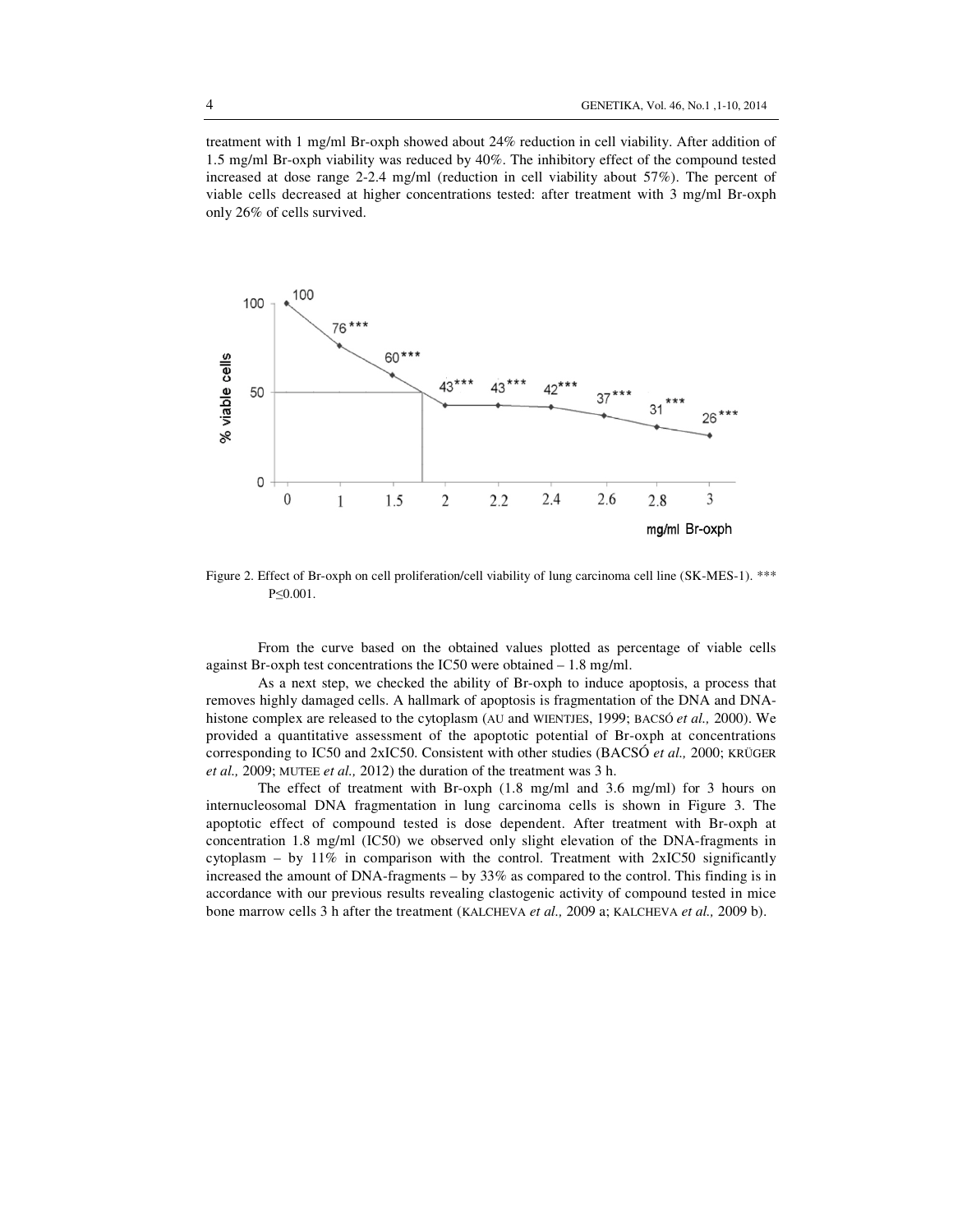

Figure 3. Apoptosis induction by Br-oxph in lung carcinoma cell line SK-MES-1 as determined by ELISA for DNA Fragmentation. \* P≤0.05.

The results of our studies revealed clastogenic effects of Br-oxph on cellular DNA. According to BOLDERSON *et al.* (2009) the potential ways to manipulate DNA damage response could impact enormously future medical science. The established antiproliferative and apoptotic activity of Br-oxph raises the possibility of using the compound tested in treatment of some human cancers. DNA double-strand breaks (DSBs) are potentially lethal events for the cell (HALAZONETIS *et al*., 2008; ROOS and KAINA, 2013). The answer of the cell is DNA repair and/or cell cycle blocking. In occasion of failure of the repair machinery to rejoin the breaks, the programmed cell death was triggered (LIM *et al*., 2009; SHI and OBERDOERFFER, 2012). Programmed cell death (apoptosis) is also a key mechanism by which anticancer therapies exert their therapeutic effects (BACSΌ *et al.,* 2000). The transcription factor р53 plays a key role in both types of cell answer (HOSAKO *et al.,* 2007; OZAKI and NAKAGAWARA, 2011; REINHARDT and SCHUMACHER, 2012; XU *et al.,* 2013). Taking into account apoptotic and clastogenic activity of Br-oxph, we can speculate that the compound tested induces apoptosis by mechanism involving р53 (Figure 4). Under normal conditions, p53 is expressed at an extremely low level, which is caused by proteasomal degradation mediated largely by ligase MDM2 (OZAKI and NAKAGAWARA, 2011). ATM-kinase (Ataxia-Telangiectasia Mutated) is the predominant kinase responsible for the activation of multiple cell cycle checkpoints following DSB induction (BOLDERSON *et al.,* 2009). ATM phosphorylates Chk2 (checkpoint kinase-2) after the formation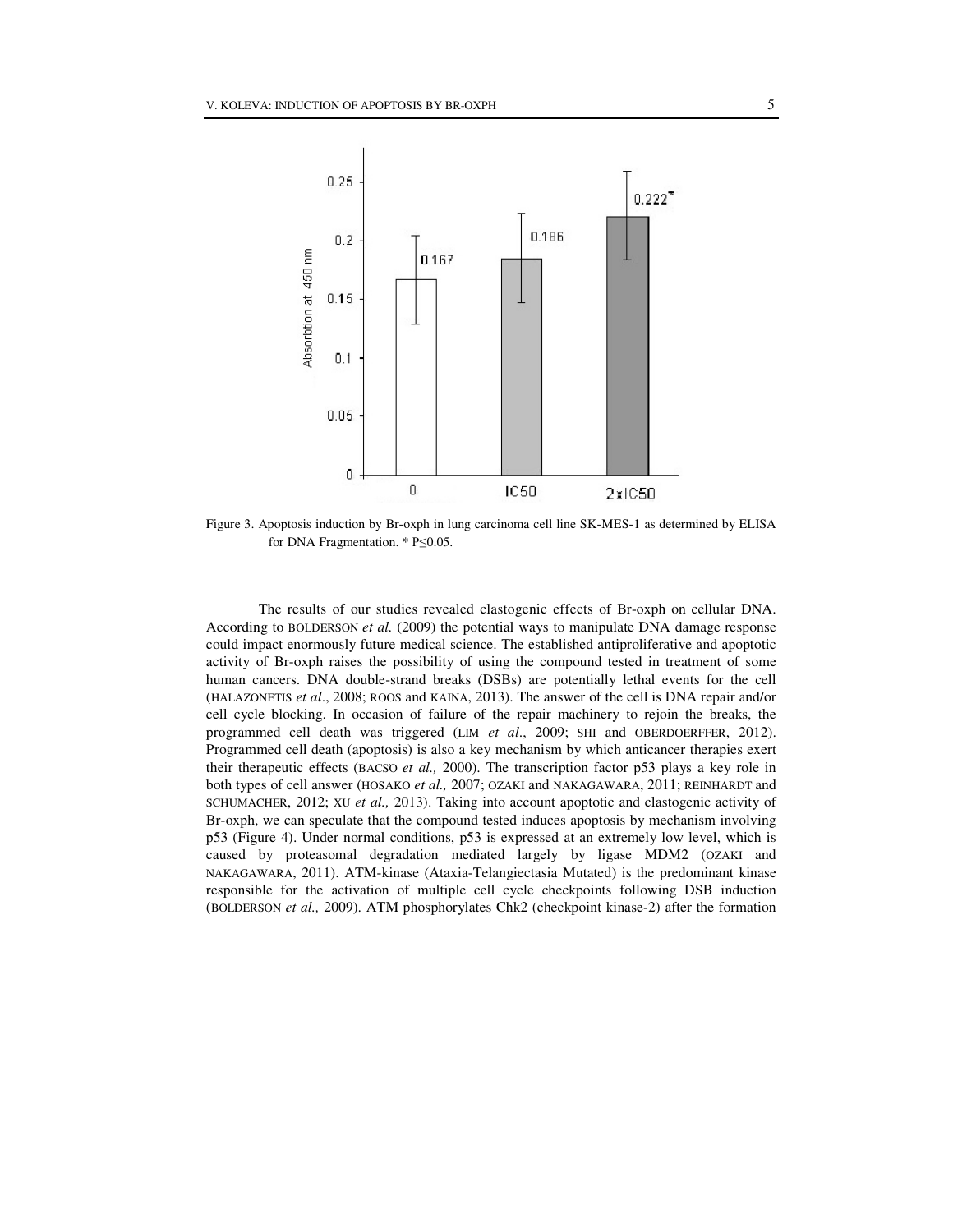of DSBs. In turn, Chk2 phosphorylate the transcription factor p53. This prevents its proteosomal degradation and p53 transcriptionally regulates pro-apoptotic genes such Bax, Puma, Noxa (OZAKI and NAKAGAWARA, 2011; SONG *et al.,* 2011; REINHARDT and SCHUMACHER, 2012).



Figure 4. A possible mechanism of triggering apoptosis after treatment with Br-oxph.

There is a clear need for new and effective drugs for different kind of malignancies (BURGER and FIEBIG, 2004; ABU-SURRAH and KETTUNEN, 2006). Drug development is complicated, time-consuming, and costly process. ZHOU and WONG (2006) described a recently emerged promising solution to improve the quality of decisionmaking in drug development. According to authors, cell-based assays could be used for the development of new drugs starting from primary screening to *in vitro* toxicology. Using such a strategy in present study we established antiproliferative and apoptotic activity of Br-oxph, suggesting possible antitumor activity.

One of the greatest problems is the selective killing of different type cancer cells. For this reason the other goal of our study was to examine the antiproliferative and apoptotic activity of Br-oxph in different cancerous cell line. We provided WST-1 Cell Proliferation Assay using Human hepatoma cell line SK-HEP-1. The preliminary results revealed that inhibitory effect of Br-oxph on SK-HEP-1 cells was much stronger than those observed in SK-MES-1 cell line: after treatment with 2 mg/ml survived cells were  $7\%$  in comparison with control (data not presented). These results suggest selective cytotoxic influence of Br-oxph on different type cancer cells.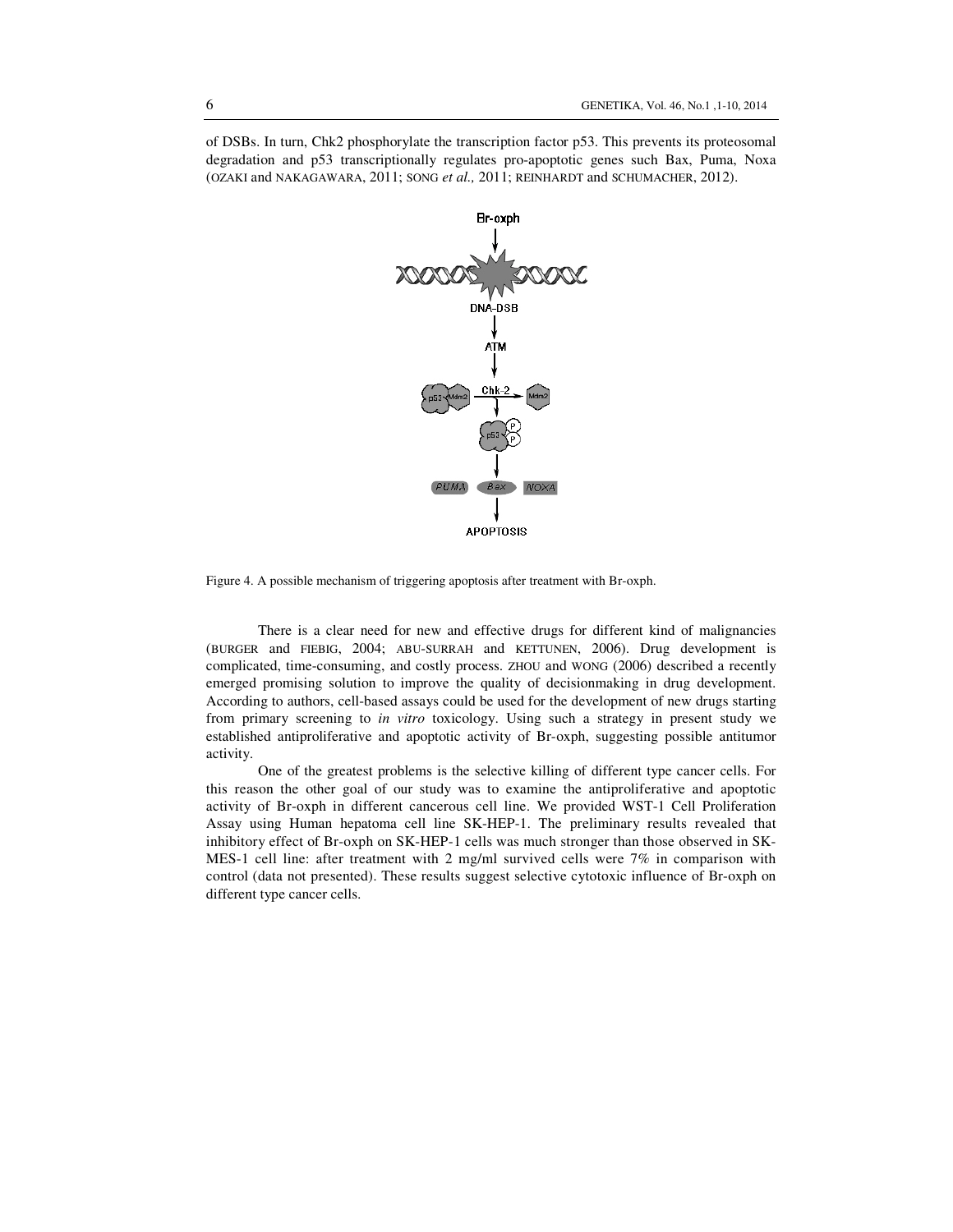#### **CONCLUSION**

The data obtained in present study showed cytotoxic and apoptotic activity of Br-oxph (1.8 mg/ml and 3.6 mg/ml) for 3 hours on lung carcinoma cell line SK-MES-1. These results suggest necessity of further studies about possible application of Br-oxph as anticancerogenous compound.

### ACKNOWLEDGEMENT

This work was supported by the Bulgarian Ministry of Education and Science, grant no. DO 02- 86/13.12.2008 and RD-08-288/14.03.2013.

> Receved June 17<sup>th</sup>, 2013 Accepted January 5<sup>th</sup>, 2014

#### **REFERENCES**

- ANGELOV, C.M., D.D. ЕNCHEV (1987): 1,2-alkadienephosphonic amidoesters and their cyclization with electrophilic reagents. Phosphorus Sulfur. Relat. Elem., *34*:163-168.
- ABU-SURRAH, A.S., M. KETTUNEN (2006): Platinum group antitumor chemistry: design and development of new anticancer drugs complementary to cisplatin. Curr Med Chem., *13*(11):1337-1357.
- AU, J.L.-S., M.G. WIENTJES (1999): Kinetics of Hallmark Biochemical Changes in Paclitaxel-Induced Apoptosis. AAPS Pharmsci., *1*(3):1-8.
- BACSÓ, Z., R.B. EVERSON, J.F.ELIASON (2000): The DNA of Annexin V-binding Apoptotic Cells Is Highly Fragmented. Cancer Res., *60*:4623-4628.
- BOLDERSON, E., D.J. RICHARD, B.-B.S. ZHOU, K.K. KHANNA (2009): Recent Advances in Cancer Therapy Targeting Proteins Involved in DNA Double-Strand Break Repair. Clin. Cancer. Res., *15*(20):6314-6320.
- BURGER, A.M., H.H. FIEBIG (2004): Preclinical Screening for New Anticancer Agents. Handbook of Anticancer Pharmacokinetics and Pharmacodynamics. Edited by: W. D. Figg and H. L. McLeod, Humana Press Inc., Totowa, NJ., 623p. – p.29
- CASIDA, J.E., K.A. DURKIN (2013): Neuroactive Insecticides: Targets, Selectivity, Resistance, and Secondary Effects. Annu. Rev. Entomol., *58*:99-117.
- GORNEVA G., R. MATEVA, R. GUGOVA, E. GOLOVINSKY (2005): The study of the apoptogenic effect of pyrimidine derivatives on murine leukemia cells. Arch. Oncol. *13*:62-64.
- GRANOVSKY, A.A., Firefly version 7.1.G, http://classic.chem.msu.su/gran/firefly/index.html
- HOSAKO, H., S.A. LITTLE, M. BARRIER, P.E. MIRKES (2007): Teratogen-induced activation of p53 in early postimplantation mouse embryos. Toxicol. Sci., *95*(1):257-269.
- KALCHEVA V., A. DRAGOEVA, K. KALCHEV, D. ENCHEV (2009a): Cytotoxic and genotoxic effects of Br-containing oxaphosphole on *Allium cepa* L. root tip cells and mouse bonemarrow cells. Gen. Mol. Biol., *32*(2):389-393.
- KALCHEVA, V.P., A.P. DRAGOEVA, K.N. KALCHEV, D.D. ENCHEV (2009b): Low dose genotoxicity of 4-bromo-N,N-diethyl-5,5-dimethyl-2,5-dihydro-1,2-oxaphosphol-2-amine2-oxide in mice bone marrow cells and *Allium cepa* L. root tip cells, GENETIKA, *41*(2):179-188.
- KAM, P.C.A., N.I. FERCH (2000): Apoptosis: Mechanisms and clinical implications. Anaesthesia, *55*:1081-1093.
- KANNO, T.Y.N., L.A. SENSIATE, N.A. DE PAULA, M.J.S. SALLES (2009): Toxic effects of different doses of cyclophosphamide on the reproductive parameters of male mice. Braz. J. Pharm. Sci., *45*(2):313-319.
- KOLEVA, V.P., A.P. DRAGOEVA, A.I. ANDREEVA, M.T. BUROVA, S. GEORGIEV, D.D. ENCHEV (2013): Comparative analysis of clastogen-induced chromosome aberrations observed with light microscopy and by means of atomic force microscopy. Mutat. Res., *753*(1):29-35.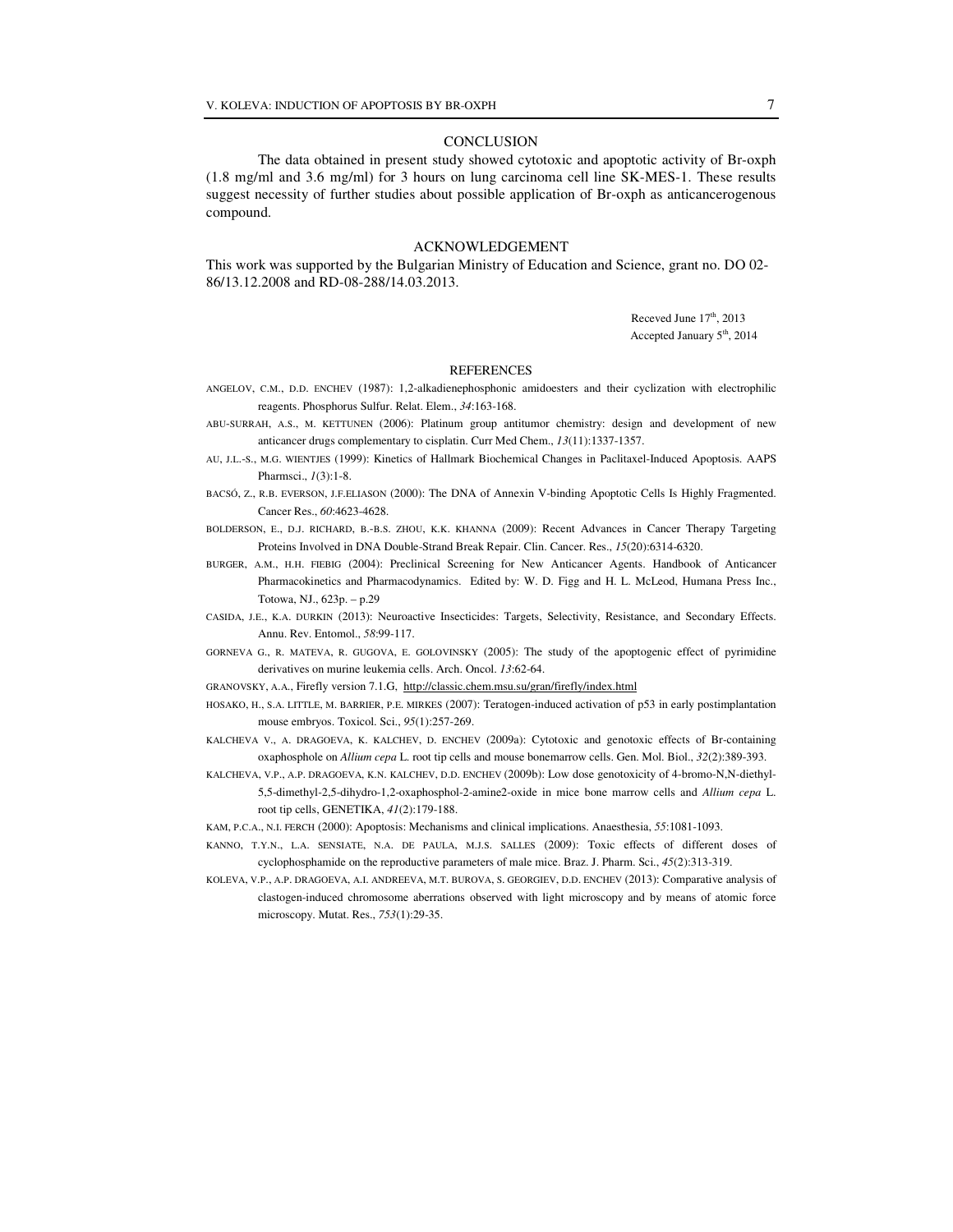- KRÜGER, K., S. FROST, E. MOST, K. VÖLKER, J. PALLAUF, F.C. MOOREN (2009) Exercise affects tissue lymphocyte apoptosis via redox-sensitive and Fas-dependent signaling pathways. Am J Physiol Regul Integr Comp Physiol*. 296*:1518-1527.
- LIM, C.-H., S.-W. CHONG, Y.-J. JIANG (2009): Udu Deficiency Activates DNA Damage Checkpoint. Mol. Biol. Cell., *20*:4183-4193.
- MUTEE, A.F., S.M. SALHIMI, F.C. GHAZALI, F.M. AL-HASSAN, C.P. LIM, K. IBRAHIM, M.Z. ASMAWI (2012): Apoptosis induced in human breast cancer cell line by Acanthaster planci starfish extract compared to tamoxifen. Afr. J. Pharm. Pharmacol., *6*(3):129-134.
- JESSEN, K.A., N.M. ENGLISH, J.Y. WANG, S. MALIARTCHOUK, S.P. ARCHER, L. QIU, R. BRAND, J. KUEMMERLE, H.-Z. ZHANG, K. GEHLSEN, J. DREWE, B. TSENG, S.X. CAI, S. KASIBHATLA (2005): The discovery and mechanism of action of novel tumor-selective and apoptosis-inducing 3,5-diaryl-1,2,4-oxadiazole series using a chemical genetics approach. Mol. Cancer Ther., *4*:761-771.
- HALAZONETIS, T.D.,V.G. GORGOULIS, J. BARTEK (2008): An Oncogene-Induced DNA Damage Model for Cancer Development. Science, *319*(5868):1352-1355.
- KAMIYA, N. (2003): The mechanisms of action of antivirals against hepatitis B virus infection. J. Antimicrob. Chemother., *51*:1085-1089.
- OKANO, K. (2009) Synthesis and pharmaceutical application of L-ribose. Tetrahedron, *65*:1937-1949.
- OZAKI, T., A. NAKAGAWARA (2011): Role of p53 in Cell Death and Human Cancers. Cancers, *3*:994-1013.
- PELZEL, H.R., C.L. SCHLAMP, R.W. NICKELLS (2010): Histone H4 deacetylation plays a critical role in early gene silencing during neuronal apoptosis. BMC Neuroscience, *11*(62):1-20.
- PESCOVITZ, M.D. (2008): Maribavir: a new oral anti-cytomegalovirus drug. Future Virol., *3*(5):435-443.
- RASTOGI, R.P., R. SINHA, R.P. SINHA (2009): Apoptosis: molecular mechanisms and pathogenicity. EXCLI Journal, *8*:155- 181.
- REINHARDT, H.C., B. SCHUMACHER (2012): The p53 network: cellular and systemic DNA damage responses in aging and cancer. Trends in Genetics., *28*(3):128-136.
- RICHARDS, P.G., M.K. JOHNSON, D.E. RAY (2000): Identification of Acylpeptide Hydrolase as a Sensitive Site for Reaction with Organophosphorus Compounds and a Potential Target for Cognitive Enhancing Drugs. Mol. Pharmacol., *58*:577-583.
- ROOS, W.P., B. KAINA (2013): DNA damage-induced apoptosis: From specific DNA lesions to the DNA damage response and apoptosis. Cancer Lett., *332*(2):237-248.
- SHI, L., P. OBERDOERFFER (2012) Chromatin dynamics in DNA double-strand break repair. Biochim. Biophys. Acta., *1819*:811-819.
- SHARABI, A., N. HARAN-GHERA (2011): Immune Recovery after Cyclophosphamide Treatment In Multiple Myeloma: Implication for Maintenance Immunotherapy. Bone Marrow Research, Article ID 269519, doi: 10.1155/2011/269519.
- SHENOY, S., V.S. VASANIA, M. GOPAL, A. MEHTA (2007): 8- Methly-4-(3 diethylamino propylamino) pyrimido [4′,5′;4,5] thieno (2,3–b) quinoline (MDPTQ), a quinoline derivate that causes ROS-mediated apoptosis in leukemia cell lines. Toxicol. Appl. Pharmacol., *222*:80-88.
- SONG, G., W. WANG, T. HU (2011): p53 Facilitates BH3-only BID nuclear export to induce apoptosis in the irrepairable DNA damage response. Medical Hypotheses, *77*:850-852.
- TAM, R.C., K. RAMASAMY, J. BARD, B. PAI, C. LIM, D.R. AVERETT (2000) The ribavirin analog ICN 17261 demonstrates reduced toxicity and antiviral effects with retention of both immunomodulatory activity and reduction of hepatitis-induced serum alanine aminotransferase levels. Antimicrob Agents Chemother. *44*(5):1276-1283.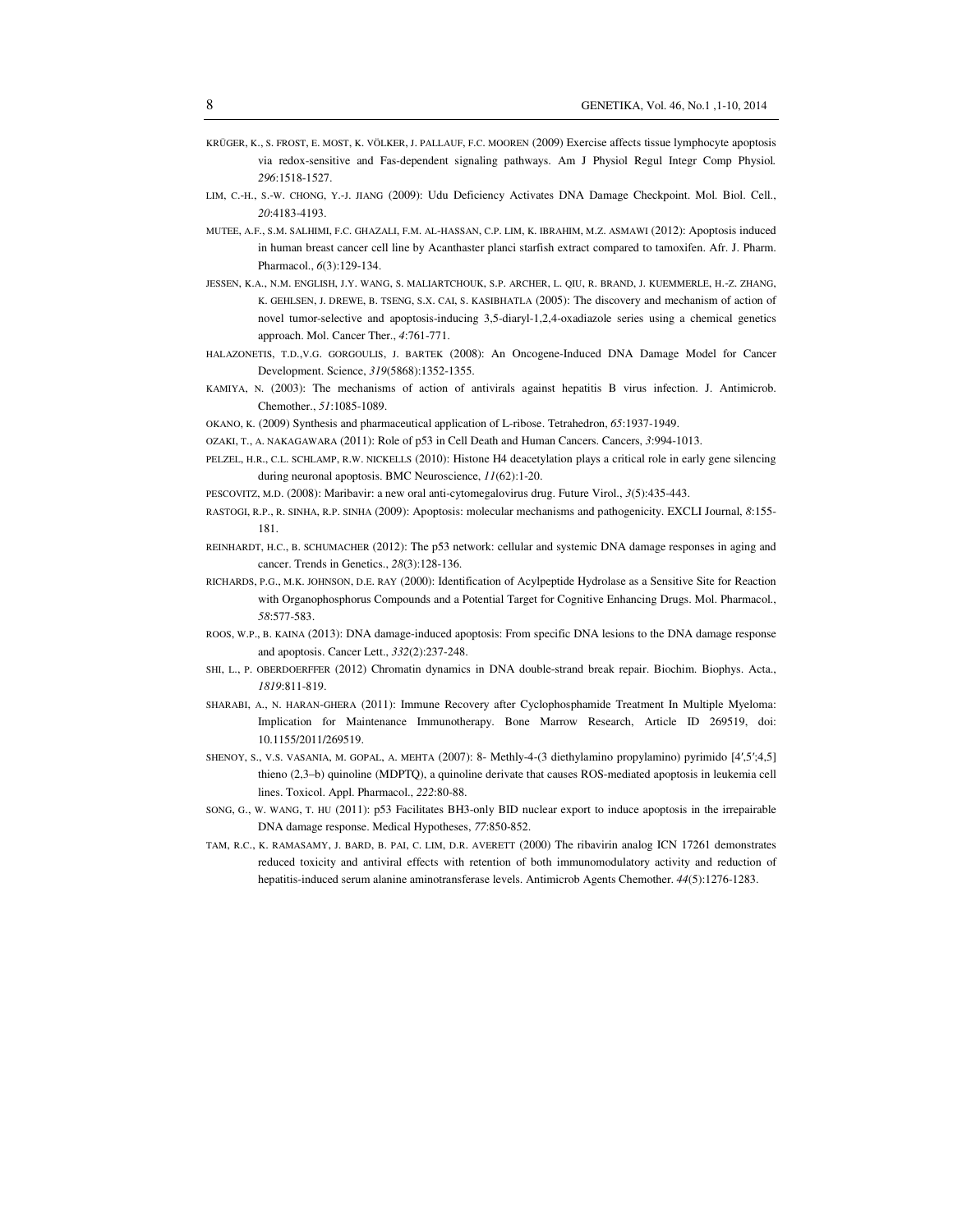- TURINETTO, V., P. PORCEDDA, L. ORLANDO, M. DE MARCHI, A. AMOROSO, C. GIACHINO (2009): The cyclin-dependent kinase inhibitor 5, 6-dichloro-1-beta-D-ribofuranosylbenzimidazole induces nongenotoxic, DNA replicationindependent apoptosis of normal and leukemic cells, regardless of their p53 status. BMC Cancer, *9*(281):1-13.
- ZHOU, X., S.T.C. WONG (2006): High Content Cellular Imaging for Drug Development. IEEE Signal Processing Magazine, *23*(2)*:*170-174.
- XU, Y., Y. DIAO, S. QI, X. PAN, Q. WANG, Y. XIN, X. CAO, J. RUAN, Z. ZHAO, L. LUO, C. LIU, Z. YIN (2013): Phosphorylated Hsp27 activates ATM-dependent p53 signaling and mediates the resistance of MCF-7 cells to doxorubicininduced apoptosis. Cell. Signal., *25:*1176-1185.